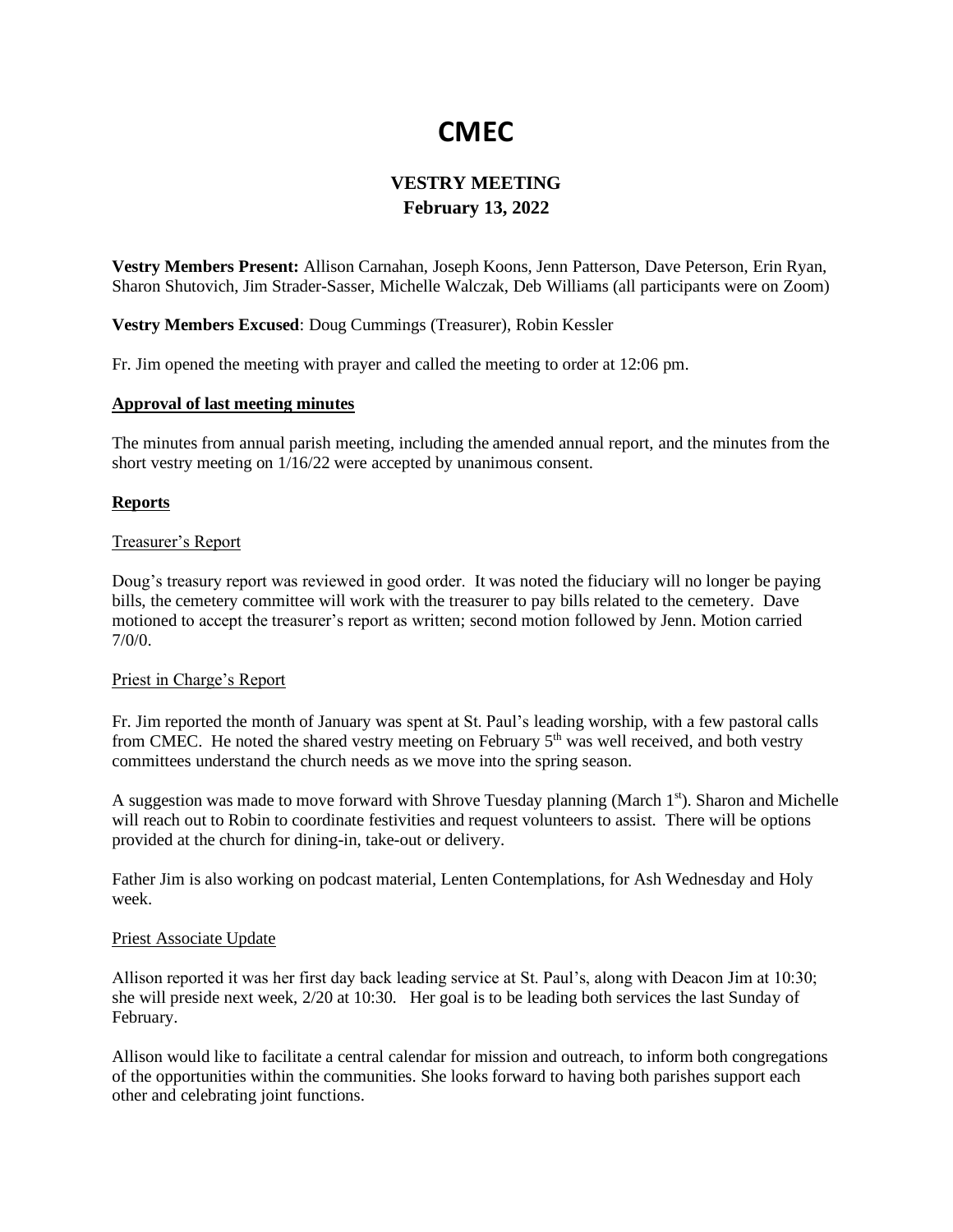### Senior Warden's Report

Dave reported the need for better communication. Parish email lists have been shared between CMEC and St. Paul's. Opportunities for a shared calendar will be evaluated. He is looking for other recommendations to improve communication.

#### Junior Warden's Report

Parts to repair the Pine Street door have been ordered, the door is no longer functioning for entrance. Until further notice, Michelle has provided keyfob users access to the community room door.

Michelle received an estimate from Lezzer's in the amount of \$2,777 for wireless wall transmitters. The transmitters will be installed at the East Market Street handicap entrance, which will allow for the door to be switched from the inside and outside. Sharon motioned to approved to pay the \$2,777, second motion followed by Dave. Motion carried 7/0/0.

Jenn suggested having a permanent handicap parking space designated outside the East Market Street entrance. Michelle will reach out to the Montour County borough office for direction to request designated parking

Michelle is still waiting for a quote on the restoration of the west doors (back of church).

Michelle continues to search for a contractor for snow removal. Joe suggested contacting the Montour County Jail to see if prisoners from the work assistance program would be able to assist. Michelle will contact the jail and will also reach out to Robin to see who the Thomas Beaver Library contracts with for snow removal.

### **Committee Chair Reports**

#### Mission and Outreach

Sharon and Robin are labeling food for Cassie's Cabinet at the Children's Hospital. Mission and outreach had been actively involved with providing for a friend of the church, Drew, providing him with basic needs.

Hospitality - No updates

Finance - No further updates.

#### Shaped by Faith

Erin attended a Shape by Faith meeting the beginning of February. The diocese does not currently have their process for grant funding up and running, but it was discussed at the February meeting. Once all groups have finalized their planning, the dioceses will open the process for grant proposals, so everyone can submit at the same time.

A group from Lewisburg, Bloomsburg, Sunbury and Danville meet to plan for diaper bank outreach, they are starting with a flyer. Jenn and Erin will put communication together for the combined St. Paul's and CMEC newsletter.